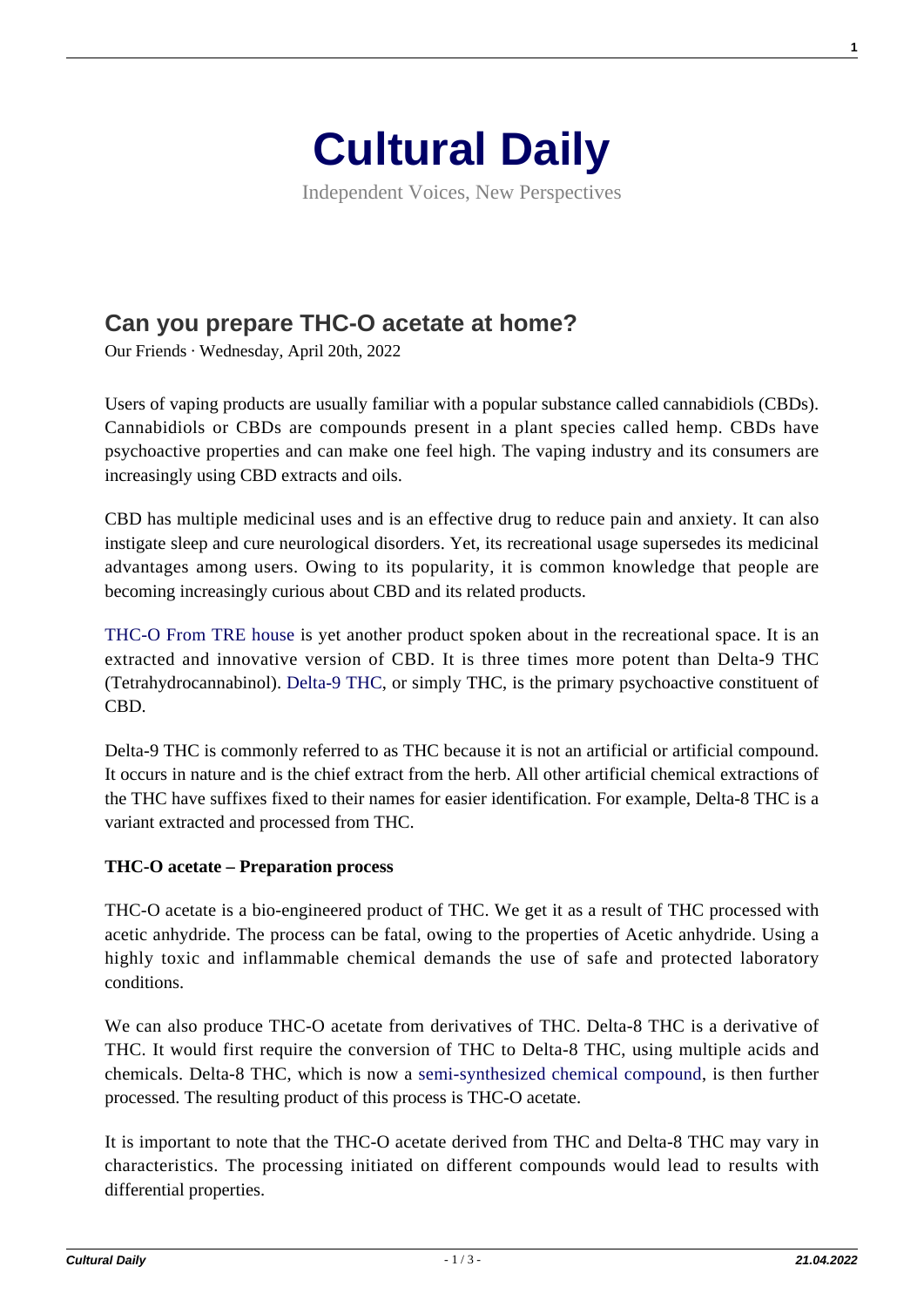#### **THC-O acetate – Impressions**

Many health scientists and pharmacologists are distrustful of THC-O acetate. The chemical's effect on the body is yet to be concluded by bio-scientists. Researchers have not finalized the impact of long-term usage of these products. It could be potentially harmful and cause damage to the liver and other organs.

The potency of the compounds is yet to be established by proper scientific research. We know it to have a three-time higher potential than THC compounds. The tripled potential could still be a figment of man's imagination. However, scientists agree that the drug's increased potency to stimulate can be fatal.

The body can only tolerate a controlled trigger produced by consuming narcotics. With a threetime higher potency, THC-O acetate would take the push to shove. And humans may not always be able to adjust to these sudden triggers. It can cause people to pass out unconscious on the floors and might cause psychotic episodes.

Sudden consumption in large quantities can lead to hallucinations and anxiety attacks. It is attributable to the body's need to break down the acetates for the feeling to establish itself. Further, the body takes time to experience the products. It would take around 3 to 4 hours for one to feel high after using them.

## **Is it advisable to prepare THC-O acetate at home?**

As already discussed, the preparation of THC-O acetate is a hazardous process. It could turn out to be fatal when performed without proper precautions. The high inflammability and toxicity of the ingredients involved in the process increase the risk many-fold times. When producing the chemical at labs can be challenging, trying the process at home is not advisable. Further, one would need high-end technical equipment and machines for its production. Some of these machines may only be available to industrial users. It could be a challenge to acquire one and meet the involved costs. The challenges outweigh the benefits of producing THC-O acetate at home.

Further, it might not be legal to extract and produce these compounds in your jurisdiction. For example, The Controlled Substances Act 1970 in the United States (US) renders it illegal to make any compounds from a hemp plant. Technically, extracting THC in itself is banned by law. Thus, the processing of THC to arrive at THC-O acetate would also be illegal.

The usage of hemp in the medicinal industry is broad, and its uses can't be over-emphasized. The herb provides us with many drugs, and they help cure severe ailments. It is also a supplement to other narcotic substances. However, the usage and consumption of hemp herb are legal as per the Farm Bill signed in 2018. Therefore, the US administration has left the seasoning off the list of banned substances.

It is unclear if the Farm Bill overpowers the Controlled Substances Act 1970. It has resulted in scientists producing and extracting products from the herb. They also conduct continuous research on the development. Nevertheless, that is the takeaway that people have held on to.

It goes with the understanding that when the use of the herb gets legalized, so are its derived and synthesized products. The legality of the process of producing THC-O acetate in the US is still not clear.